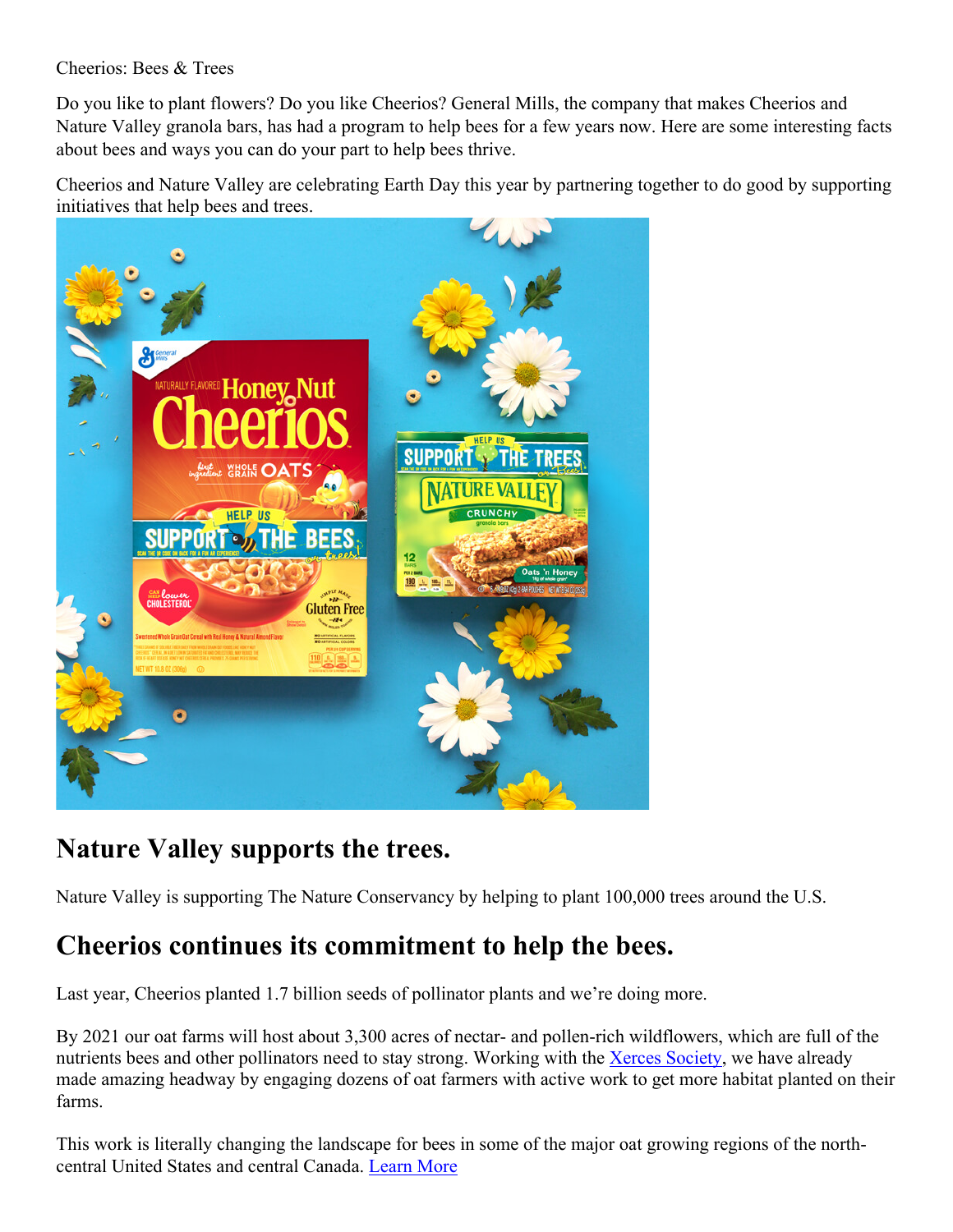## **We Need the Bees**



People need bees. And now bees need people.



**1 in 3 bites of food we eat is made possible by bees and other pollinators²**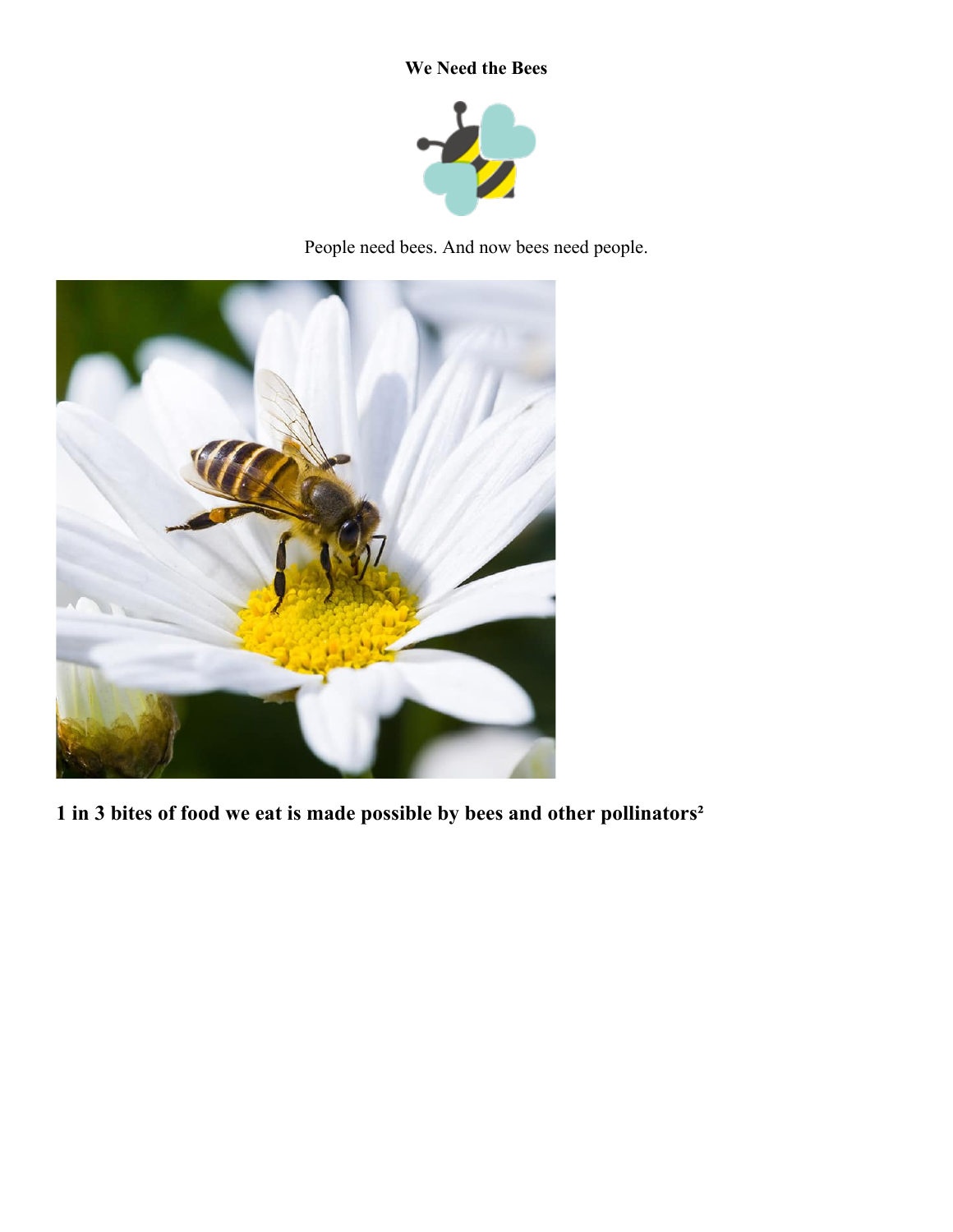

**44% of bee colonies in the U.S. collapsed in 2016³**



More than two thirds of the world's crop species rely on pollinators<sup>4</sup>